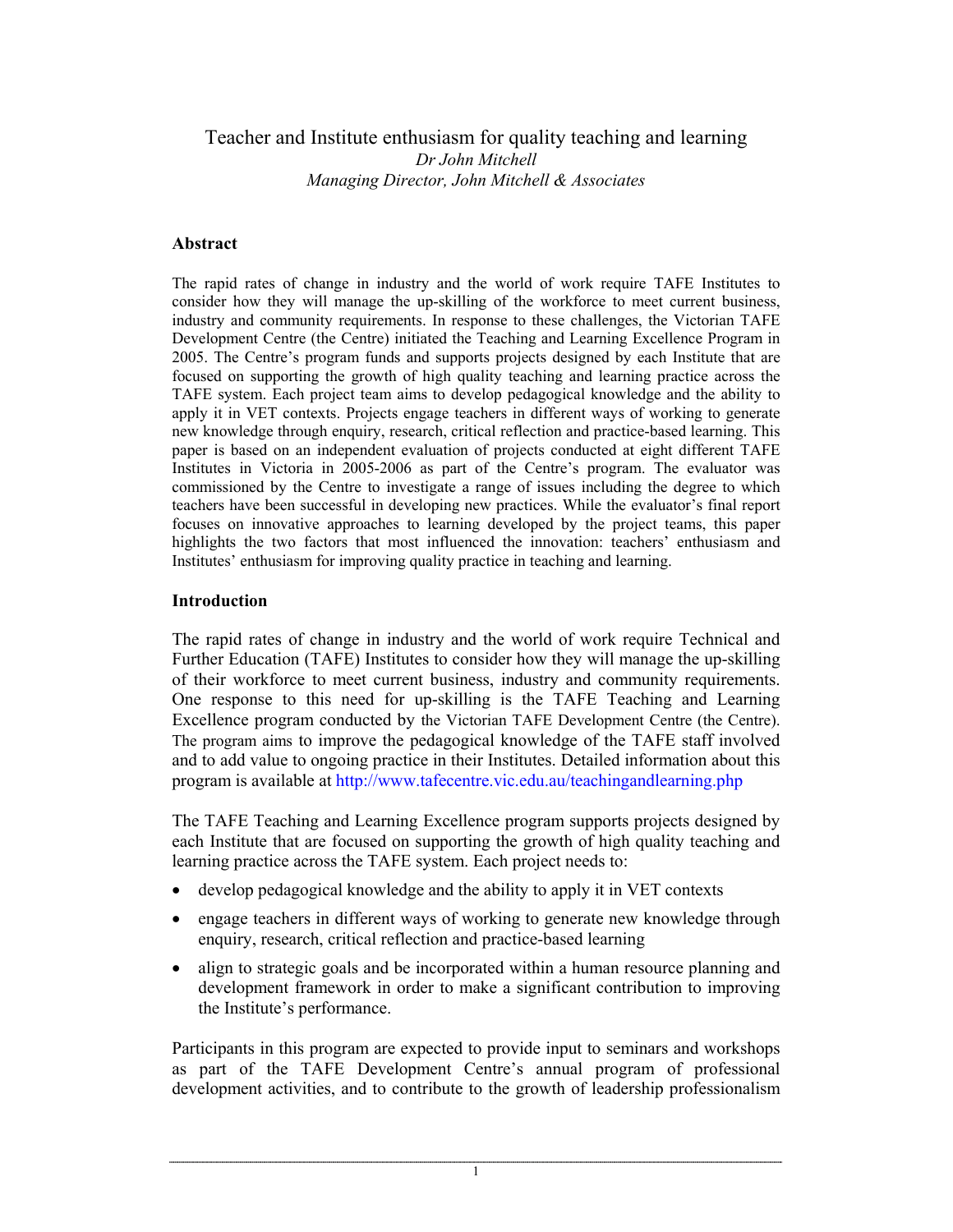in TAFE, with improved outcomes for students, business, industry and the community.

At the commencement of the evaluation project in August 2006, eight TAFE Institutes had undertaken projects under this funding program, with 440 staff involved. Four of these are in metropolitan locations and four are in regional locations. The eight are, in alphabetical order:

- Box Hill Institute of TAFE
- East Gippsland Institute of TAFE
- Gordon Institute of TAFE
- Holmesglen Institute of TAFE
- Kangan Batman Institute of TAFE
- University of Ballarat
- Victoria University
- Wodonga Institute of TAFE.

Projects are locally designed, managed and led, and the outcomes are locally evaluated. As part of the funding agreement, Institutes undertook to cooperate with an independent evaluation process to monitor outcomes against specified key indicators.

The purpose of the 2006 evaluation project was to evaluate the following aspects in relation to each of the TAFE Teaching and Learning Excellence projects currently under way in eight Institutes:

- the degree to which teachers have been successful in reviewing their teaching practices and gaining new knowledge and skills to their professional teaching practices
- the quality of the outcomes against the key performance measures outlined in the funding agreement between the Centre and the Institute
- the level of satisfaction with the project, its design, content, facilitation and knowledge sharing outcomes, among participants, teaching and learning managers, program leaders and other relevant staff
- the level of satisfaction with and commitment to the program by the Institute
- the extent to which the project has contributed to constructive sharing of learning with colleagues and the value of new knowledge gained
- the extent to which the project has benefited other Institute programs or initiatives
- the degree to which any knowledge and skills learnt from the project has been disseminated for system-wide benefit
- the extent to which issues, barriers and conditions in TAFE Institutes may affect the ability of teachers to apply practice-based learning to their teaching environment.

The full evaluation report addresses each of these aspects of the program. This paper focuses specifically on the factors affecting the achievement of aspects of the program.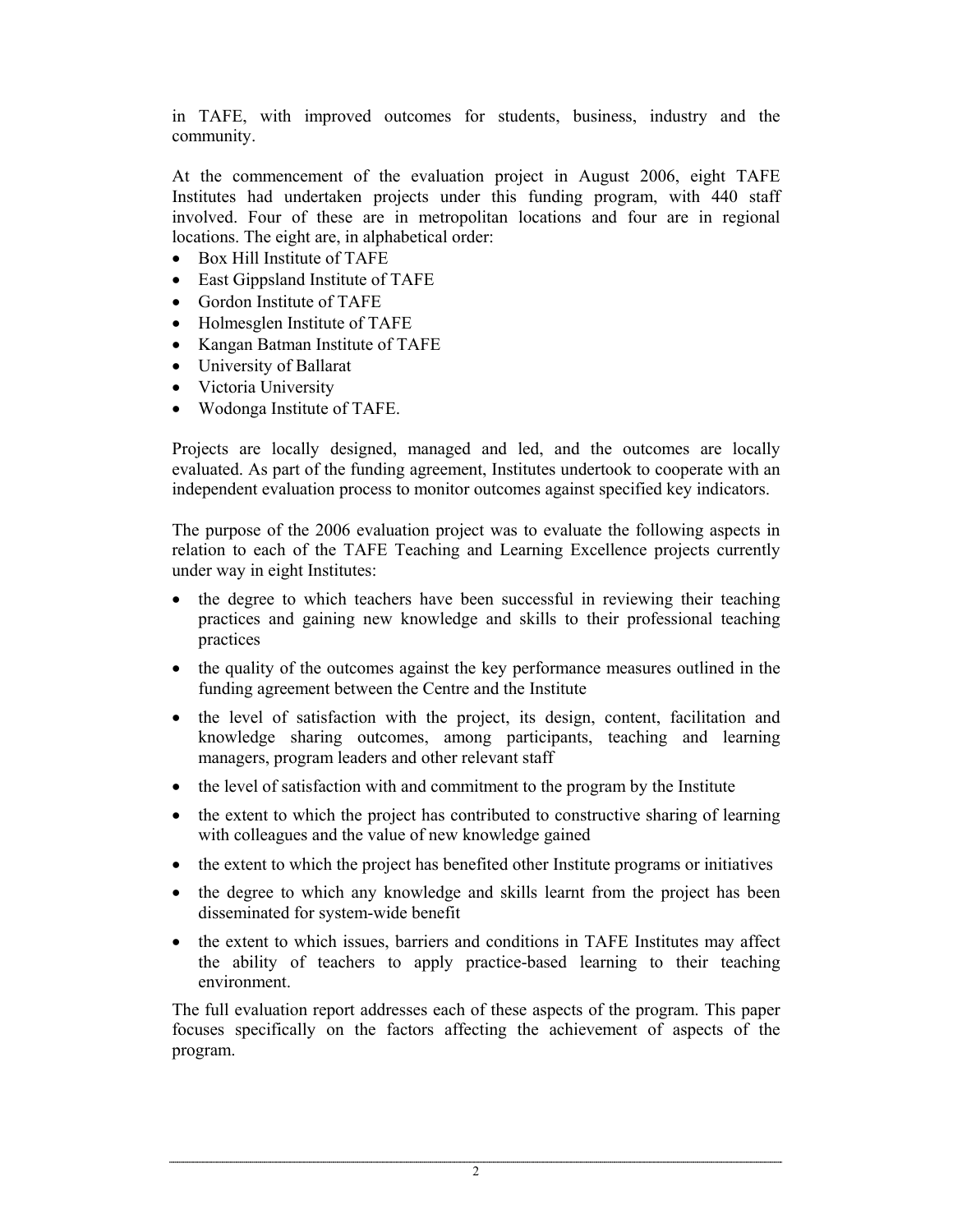## **Literature review**

VET pedagogy is undergoing change, in response to significant external pressures on training providers. In particular, contemporary VET pedagogy needs to be more aligned with skills needed by people in the world of work (Chappell, Hawke, Rhodes and Solomon 2003). This alignment with the needs of the world of work represents a shift in what is now understood to be good pedagogy in VET. However, making this shift can be a substantial challenge for some VET teachers and Smith and Blake (2006) find that not all VET practitioners have shifted their practice:

The major conclusion of this *At a glance* is that contemporary education and training has moved from being almost entirely instructor- and provider-controlled to being a process where learners are much more likely and are expected to be involved in planning what is to be learned, how and when—and how the learning will be assessed. Many VET teachers have already adopted the approach proposed here*.* For many others, however, these approaches to teaching and learning may be both challenging and confronting.

In response to these challenges, a review of the literature indicates that a number of new and positive trends are affecting teaching and learning in VET as follows:

- a new emphasis on creativity not just compliance
- an increased focus on the teacher working within a team of practitioners
- a growing appreciation of the importance of learning in the workplace including informal learning
- a heightened recognition of the importance of innovation.

Each of these four trends is discussed below.

Valuing creativity by teachers is a contemporary trend in VET. Schofield and McDonald (2004) find that the current compliance framework of the Australian Quality Training Framework (AQTF) is a necessary but not sufficient means of ensuring good quality teaching, learning and assessment. They argue that what is needed is 'a capacity-building approach that emphasises quality, creativity, professional judgement and growth rather than simply compliance' (p.5).

A second contemporary trend in VET is teachers effectively operating more and more within teams. Guthrie (2004) described the changing roles of VET teachers, which is becoming more diverse and team-based. Mitchell, McKenna, Perry and Bald (2005a) identified teams of VET practitioners who apply professional judgment in implementing Training Packages, leading to the enhancement of teaching, learning and assessment in the sector. VET teams analysed by Mitchell et al. (2005a) provide examples of creativity in the following ways: implementing a qualification not previously offered in a local region; embedding sustainability principles in the delivery of Training Packages; integrating employability skills in training; and establishing a simulated working production company for the delivery and assessment of a Training Package.

Acknowledging learning in the workplace is a third contemporary trend in VET. Wood (2004) finds that fully on-the-job training, the majority of which is conducted in the workplace as part of the normal experience of the employee, is perceived to

<sup>3</sup>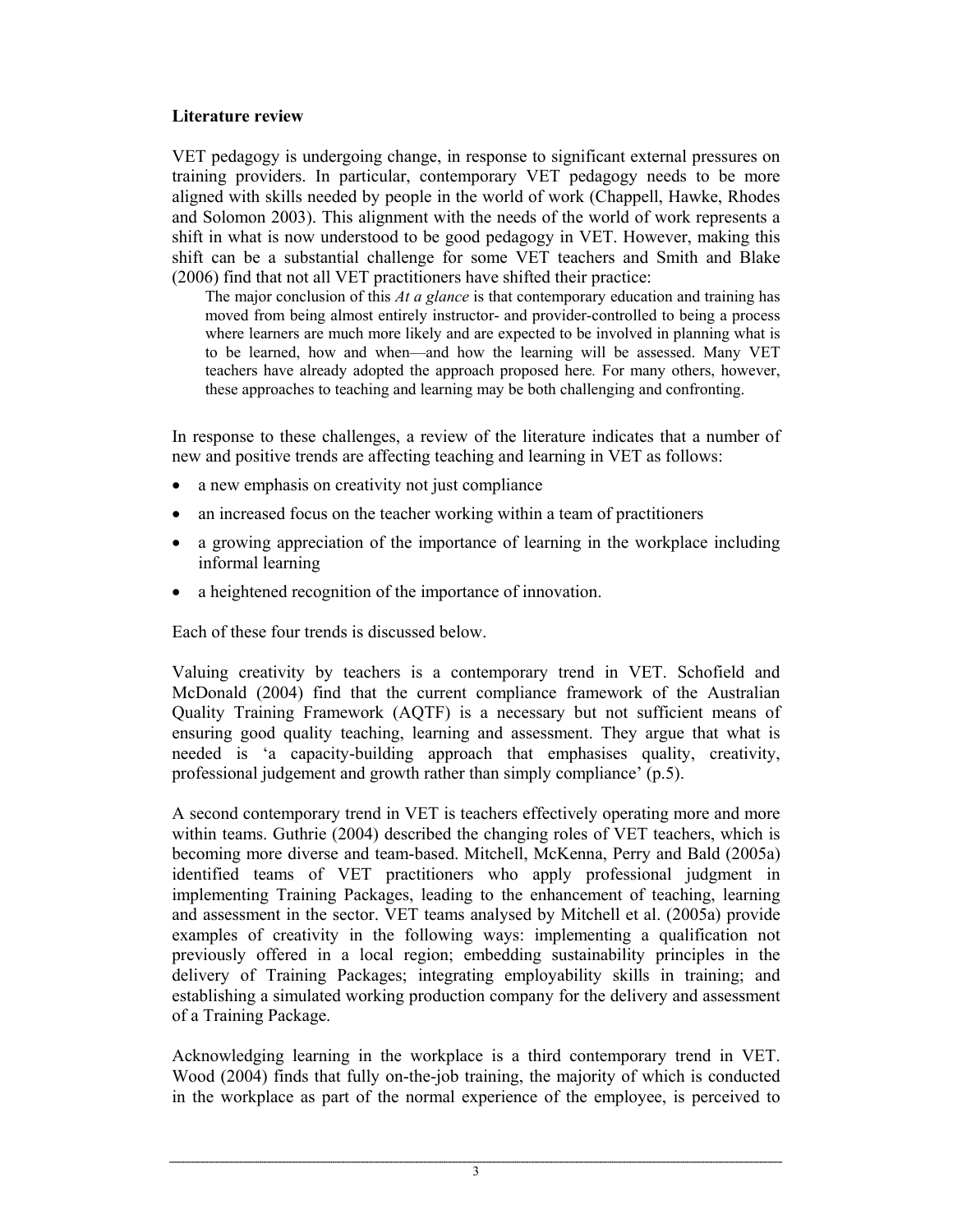offer benefits to apprentices/trainees, employers and registered training organisations (RTOs). Wood finds that fully on-the-job training is viewed by learners and registered training organisations as a good way to learn as it provides flexibility for all concerned and financial incentives to employers. With appropriate support for learners, benefits of this type of training include learning that is customised, and learning that encompasses real work experiences and is relevant to the individual and the enterprise. On-the-job training also helps to identify ongoing employment opportunities for the learners and employers.

Appreciating the importance of innovation and cultivating it is a fourth contemporary trend in VET. Callan (2004) advocates that the VET sector 'needs to be serious about building and funding innovation learning cultures and promoting innovation as a core capability within their enterprises' (p.6). He continues:

Failure-tolerant leaders of VET organisations need to be even more creative in how they continue to support and reward their leading innovators and educational entrepreneurs. (p.6)

These four trends are emerging in VET practice and demonstrate the responsiveness by many VET providers and practitioners to the significant external pressures on providers cited above.

These trends from the research provide a backdrop for the discussion below about how VET practitioners in eight TAFE Institutes were willing to change their practice, despite challenges they faced.

## **Research method**

As there were multiple research and evaluation tasks involved in the evaluation project – for example, to identify exemplars of new and improved pedagogical practice, to determine the level of satisfaction with and commitment to the program by the Institute, and to assess the extent to which the project has benefited other Institute programs – a versatile methodology was required. Hence a pragmatist 'mixed methods' approach (Cresswell 2003) was followed, as it allowed for the use of both quantitative and qualitative methodologies.

The five data collection methods used were a survey, interviews, observations, focus group and the examination of individual project documentation. Visits were conducted to each of the eight TAFE Institutes involved in August and September 2006 and the focus group was conducted in October, to test the interim findings.

## **Findings and discussion**

There were many and varied exemplars of new and improved pedagogical practice across the eight projects. For example, staff at Box Hill Institute of TAFE experimented with the use of large teaching spaces to investigate m-learning and elearning. Participants in the project at the Gordon Institute of TAFE used an off-theshelf package about teaching and learning to review and refresh aspects of their practice such as developing stimulating learning activities. Participants in the project at Victoria University changed their approach to the teaching of literacy to incorporate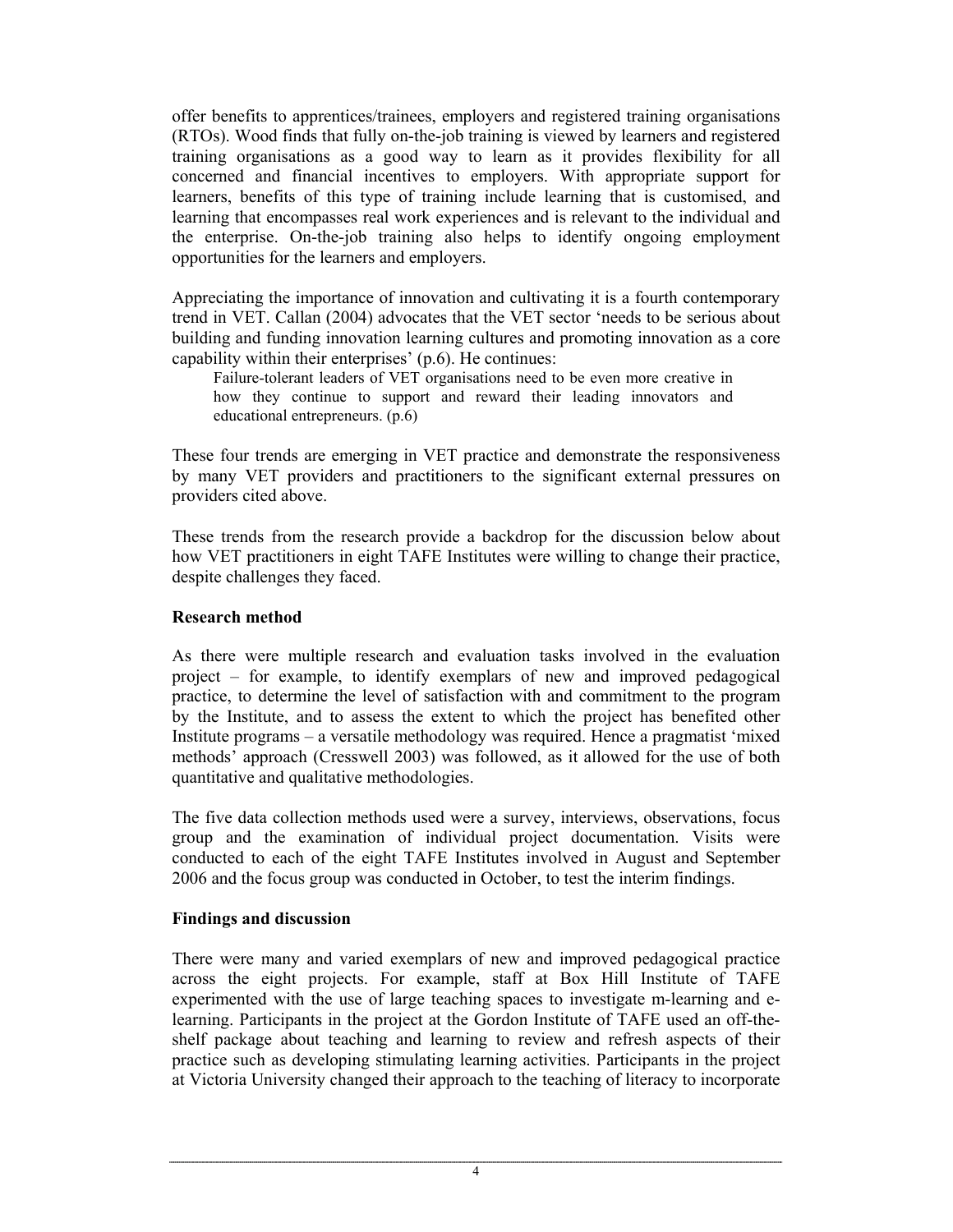a user-friendly and customised website.

81% of participants who responded to the survey  $(n=59)$  considered that they reviewed their teaching practice and gained new knowledge and skills, to a high/very high extent. The full report contains numerous qualitative examples that substantiate this positive self-assessment. For example, electro-technology teachers at the University of Ballarat TAFE Division changed their teaching of a module from being predominantly classroom-based theory sessions to students having substantial handson practice. Multimedia teachers at Victoria University TAFE Division incorporated into their teaching an innovative website designed to improve the literacy skills of students. Automotive teachers at Kangan Batman TAFE revised their approach to assessment after critically reflecting on their previous practice. Teachers across multiple disciplines at the Gordon Institute of TAFE refreshed their approaches to teaching and learning after revisiting theories about adult learning.

The sharing with colleagues was a feature of all projects. For instance, at Wodonga Institute of TAFE, one middle-level manager commented: "The project is about establishing a baseline of shared understanding." A senior manager commented on a strategy to promote sharing: "The project group has gone back to their peers and have said 'we are making sure you will be supported in the future'."

Each of the projects benefited other Institute programs. As an example, at Holmesglen Institute of TAFE, according to a member of the project management team, different departments within the Institute are now taking up the mentoring model and in some cases are examining the possibility of including mentoring in a teacher's load. One department that already had a mentoring program feels that its program has benefited from this Institute-wide project.

The project management teams used a variety of enabling strategies. To sustain the benefits of the project at East Gippsland Institute of TAFE, the project management team deliberately linked this teaching and learning excellence project to other initiatives within the Institute, such as the leadership and induction programs. The project management team also sees the network of clusters formed during the project as holding within it the potential to continue thriving after the Centre's funding is exhausted.

In brief, the four major findings from the evaluation are, first, that TAFE staff have the capacity to rethink and remake their practice, provided they are given time and space and the assistance such as mentoring or project facilitation. Second, TAFE staff have not only the capacity, they also have the enthusiasm and passion required to develop new skills and knowledge. Third, TAFE staff who are reviewing their practice benefit from participating in structured, collegial and collaborative learning activities. Fourth, it is possible for TAFE staff simultaneously to review their practice and to help achieve strategic goals of their Institutes.

## *Factors affecting the achievement of the program's purpose*

The discussion below identifies factors affecting the achievement of the program's purpose, based on the participant survey completed by fifty nine personnel. The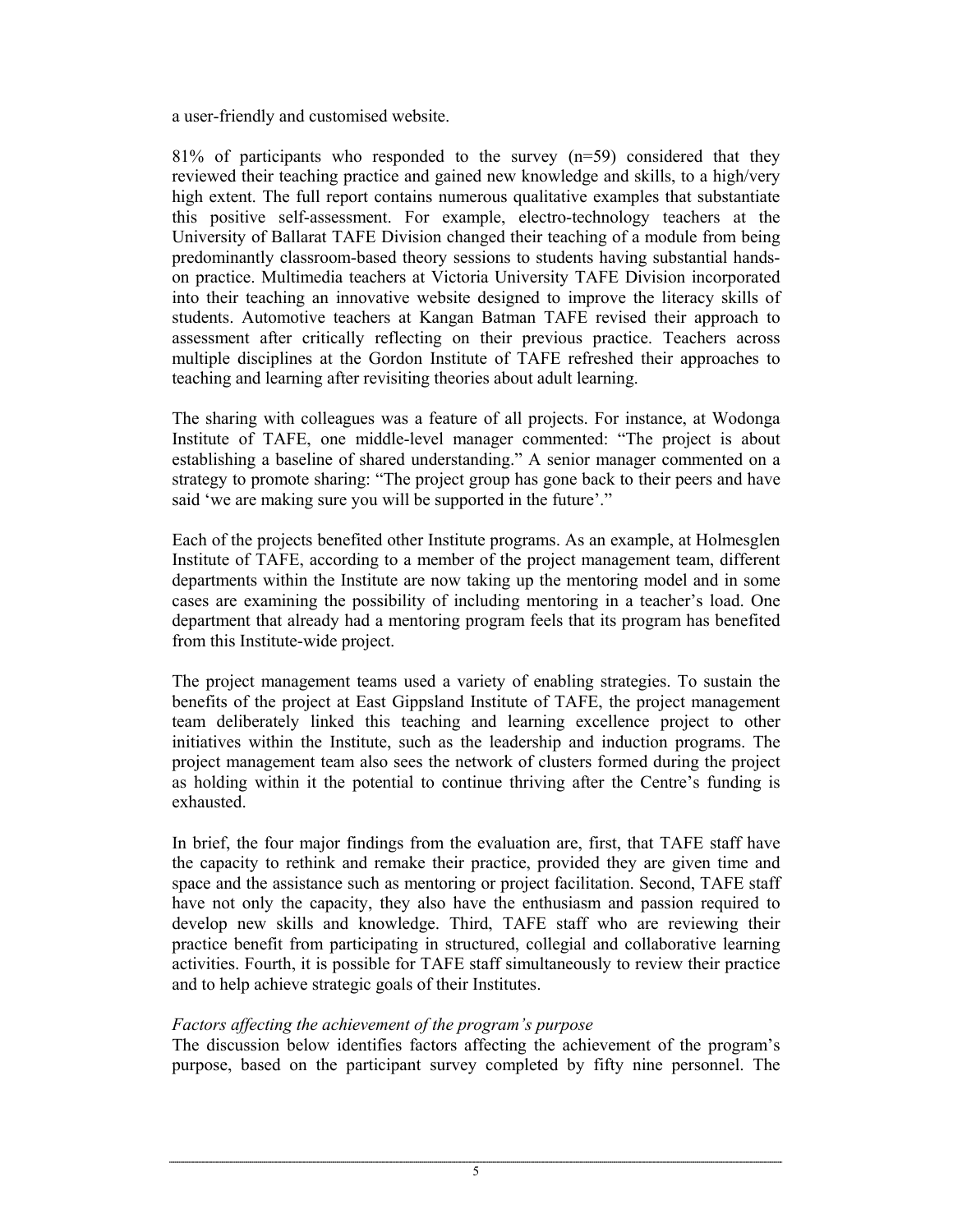overall purpose of the program is to support the growth of high quality teaching and learning practice across the TAFE system.

## *The top five factors influencing the achievement of the program's purpose*  In the participant survey respondents were asked to identify the five most important factors that have influenced, to date, the achievement of the program's purpose within their own project – with 1 indicating the most important factor, 2 the second most important factor and so on. The results are set out in the table below.

| purpose<br>Factor                                                                                                     | <b>Total votes</b> | Ranking (from $1 =$<br>most votes) |
|-----------------------------------------------------------------------------------------------------------------------|--------------------|------------------------------------|
| The participating teachers' enthusiasm for improving<br>quality teaching and learning practice                        | 197                |                                    |
| Our Institute's enthusiasm for improving the quality of<br>teaching and learning practice                             | 128                |                                    |
| The use of strategies in the project that engaged teachers<br>in different ways of working, to generate new knowledge | 112                |                                    |
| Participants' own goals for this project                                                                              | 90                 | 4                                  |
| The collaboration between the project's stakeholders                                                                  | 75                 |                                    |

| Table 1: The top 5 success factors influencing the achievement of the program's |
|---------------------------------------------------------------------------------|
| purpose                                                                         |

It is noteworthy that these five top factors received considerably more 'votes' than the other factors set out in the next table. It is also noteworthy that the top five factors can be grouped into two categories:

- factors 1 and 4 relate to teachers' enthusiasm
- factors 2, 3 and 5 relate to the Institute's enthusiasm, strategies and collaboration.

Hence these two factors – teachers and institute enthusiasm – provide a key finding from this evaluation and influenced the selection of the title for the report (*Teacher and Organisational Enthusiasm Drive Quality*) and this article.

The next most popular choices of success factors influencing the program are set out in the table below.

| Factor                                                                                                                      | <b>Total votes</b> | Ranking (from $1 =$ |
|-----------------------------------------------------------------------------------------------------------------------------|--------------------|---------------------|
|                                                                                                                             |                    | most votes)         |
| The support of the project's stakeholders                                                                                   | 38                 | Equal 6             |
| Self-evaluation activities encouraged in the project                                                                        | 38                 | Equal 6             |
| The amount of time made available for participants in this<br>project                                                       | 38                 | Equal 6             |
| The alignment of the project to the Institute's strategic<br>goals and human resource planning and development<br>framework | 35                 | 9                   |
| The value of new exemplars in the Institute of quality<br>teaching and learning practice                                    | 27                 | 10                  |

**Table 2: Other success factors influencing the program**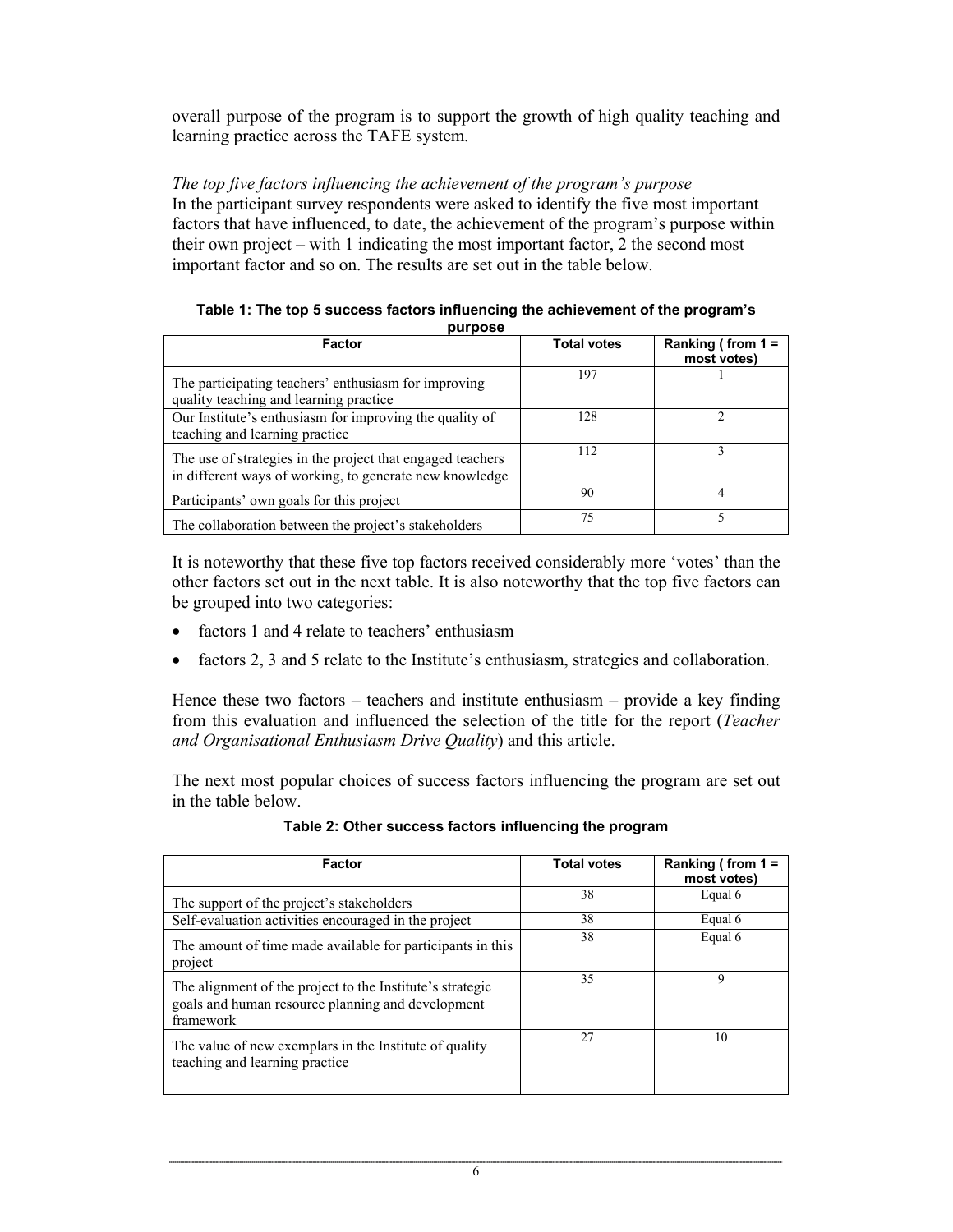| Factor                                                        | <b>Total votes</b> | Ranking (from $1 =$<br>most votes) |
|---------------------------------------------------------------|--------------------|------------------------------------|
| The local project management processes used in the<br>project | 25                 |                                    |
| The culture of the Institute                                  |                    |                                    |
| Our Institute's experience in managing projects               |                    |                                    |

It is interesting to note how few votes these other factors received. For example, each of these factors received less than one vote from the fifty nine respondents. This is all the more surprising given that each respondent had the equivalent of  $(5+4+3+2+1=15)$ fifteen votes to cast. The one factor that did not receive a vote was: "The positive public profile from being involved in a funded project." Only one recipient selected the factor "Other (please specify)".

The lack of votes for other than the top five factors indicates that the top five factors had overwhelming impact on the achievement of the program's objectives.

#### *The impact of different factors on the achievement of the program's purpose*

While each project had its own specific objectives, the overall purpose of the program is to support the growth of high quality teaching and learning practice across the TAFE system.

Participants were asked to select one option – from very unimportant to very important – for how important each of the following factors was in affecting the achievement of the program's purpose.

|                | <b>Factors</b>                                                                                                                 | 1. Very<br>unimportant | $\overline{2}$ | 3. Neither<br>important<br>nor<br>unimportant | $\overline{4}$ . | 5. Very<br>important |
|----------------|--------------------------------------------------------------------------------------------------------------------------------|------------------------|----------------|-----------------------------------------------|------------------|----------------------|
| 1.             | The Institute's experience in<br>managing projects                                                                             |                        |                | 26%                                           | 47%              | 27%                  |
| 2.             | The Institute's enthusiasm for<br>improving the quality of teaching<br>and learning practice                                   |                        |                | 2%                                            | 35%              | 63%                  |
| 3 <sub>1</sub> | The participating teachers'<br>enthusiasm for improving quality<br>teaching and learning practice                              |                        |                |                                               | 21%              | 79%                  |
| 4.             | The support of the project's<br>stakeholders                                                                                   |                        |                | 8%                                            | 60%              | 33%                  |
| 5.             | The collaboration between the<br>project's stakeholders                                                                        |                        |                | 8%                                            | 51%              | 41%                  |
| 6.             | The culture of the Institute                                                                                                   |                        | 2%             | 15%                                           | 54%              | 29%                  |
| 7.             | The use of strategies in the project<br>that engaged teachers in different<br>ways of working, to generate new<br>knowledge    |                        |                | 14%                                           | 30%              | 55%                  |
| 8.             | The alignment of the project to the<br>Institute's strategic goals and human<br>resource planning and development<br>framework |                        | 2%             | 18%                                           | 51%              | 29%                  |
| 9.             | Participants' own goals for this<br>project                                                                                    |                        |                | 6%                                            | 35%              | 59%                  |

**Table 3: The impact of different factors on the achievement of the program's purpose**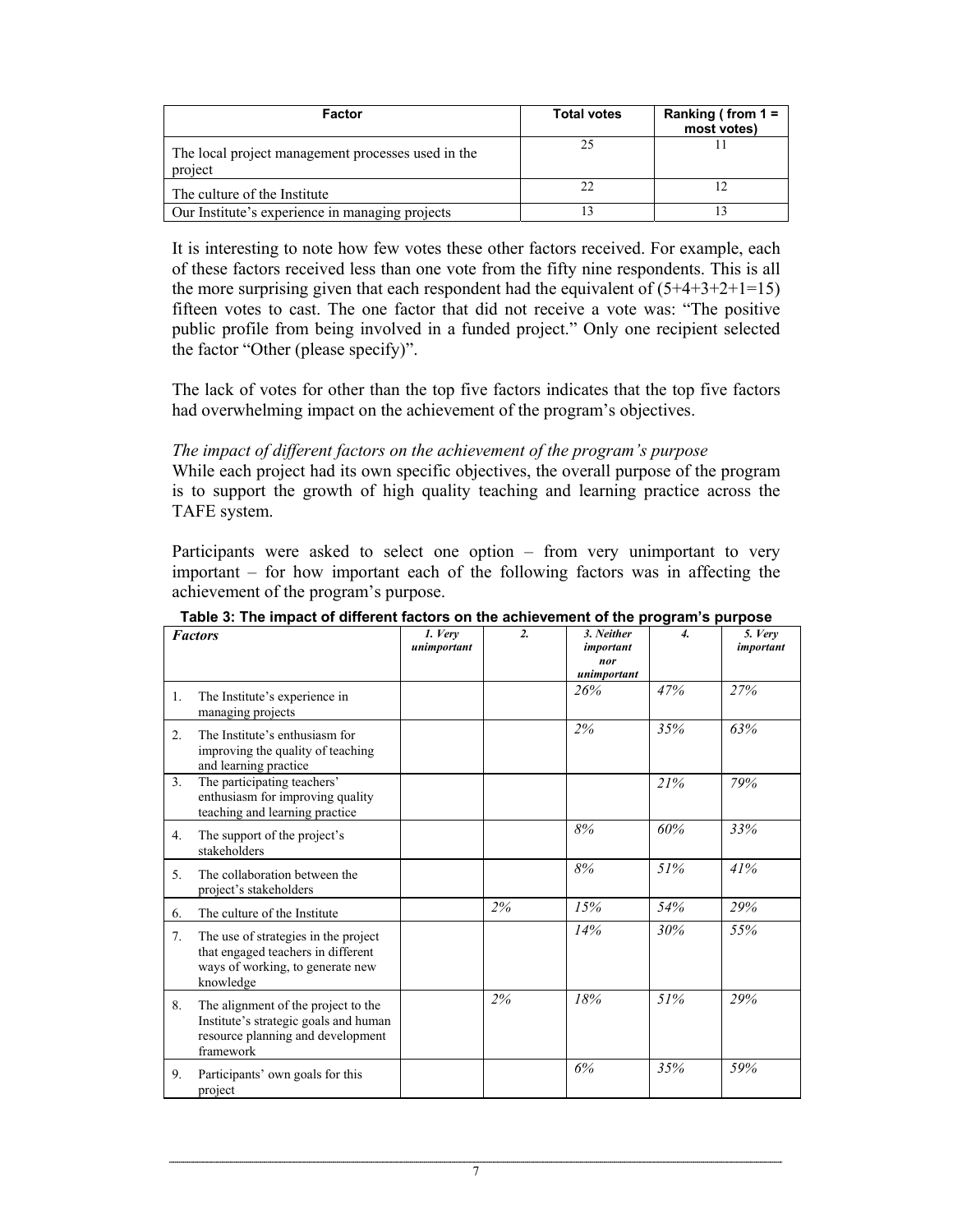|          | <b>Factors</b>                                                                                  | 1. Very<br>unimportant | 2.  | 3. Neither<br>important<br>nor<br>unimportant | 4.  | 5. Very<br>important |
|----------|-------------------------------------------------------------------------------------------------|------------------------|-----|-----------------------------------------------|-----|----------------------|
| 10.      | The local project management<br>processes used in the project                                   |                        | 2%  | 30%                                           | 32% | 36%                  |
| 11.      | Self-evaluation activities<br>encouraged in the project                                         |                        | 2%  | 13%                                           | 54% | 31%                  |
| $12_{-}$ | The amount of time made available<br>for participants in this project                           | 2%                     | 2%  | 4%                                            | 16% | 60%                  |
|          | 13. The value of new exemplars in the<br>Institute of quality teaching and<br>learning practice |                        |     | 12%                                           | 50% | 38%                  |
| 14.      | The positive public profile from<br>being involved in a funded project                          | 2%                     | 20% | 38%                                           | 24% | 16%                  |
|          | 15. Other factor. 1 response (2%)                                                               |                        |     |                                               |     |                      |

The above results confirm the earlier finding that teacher enthusiasm and Institute enthusiasm were positive forces assisting the achievement of the program's purpose. The following specific results are noteworthy:

- 100% of respondents chose  $4/5$  important/very important for factor No.3, 'the participating teachers' enthusiasm for improving quality teaching and learning practice.'
- 98% of respondents chose 4/5 important/very important for factor No.4, 'the Institute's enthusiasm for improving the quality of teaching and learning practice.'

For Victorian TAFE to continue to improve the quality of teaching and learning, this enthusiasm deserves to be acknowledged, promoted, fostered and supported.

Also of note are the following factors, which also deserve further support in Victorian TAFE:

- 93% of respondents chose 4/5 important/very important for factor No.4, 'the support of the project's stakeholders.' Participants obviously take note of and place a high value on support from stakeholders.
- 92% of respondents chose  $4/5$  important/very important for factor No.5, 'the collaboration between the project's stakeholders.' Factors 4 and 5 are similar and reinforce the importance of stakeholders being supportive and collaborative. Participants in innovative projects certainly value such behaviour from stakeholders.
- 88% of respondents chose 4/5 important/very important for factor No.13, 'the value of new exemplars in the Institute of quality teaching and learning practice.' This result is an encouragement for Institutes to identify and promote exemplars of good practice.
- 85% of respondents chose 4/5 important/very important for factor No.7, 'the use of strategies in the project that engaged teachers in different ways of working, to generate new knowledge.' This result shows the importance of selecting project strategies that suit the participants and their contexts.
- 85% of respondents chose 4/5 important/very important for factor No.11, 'self-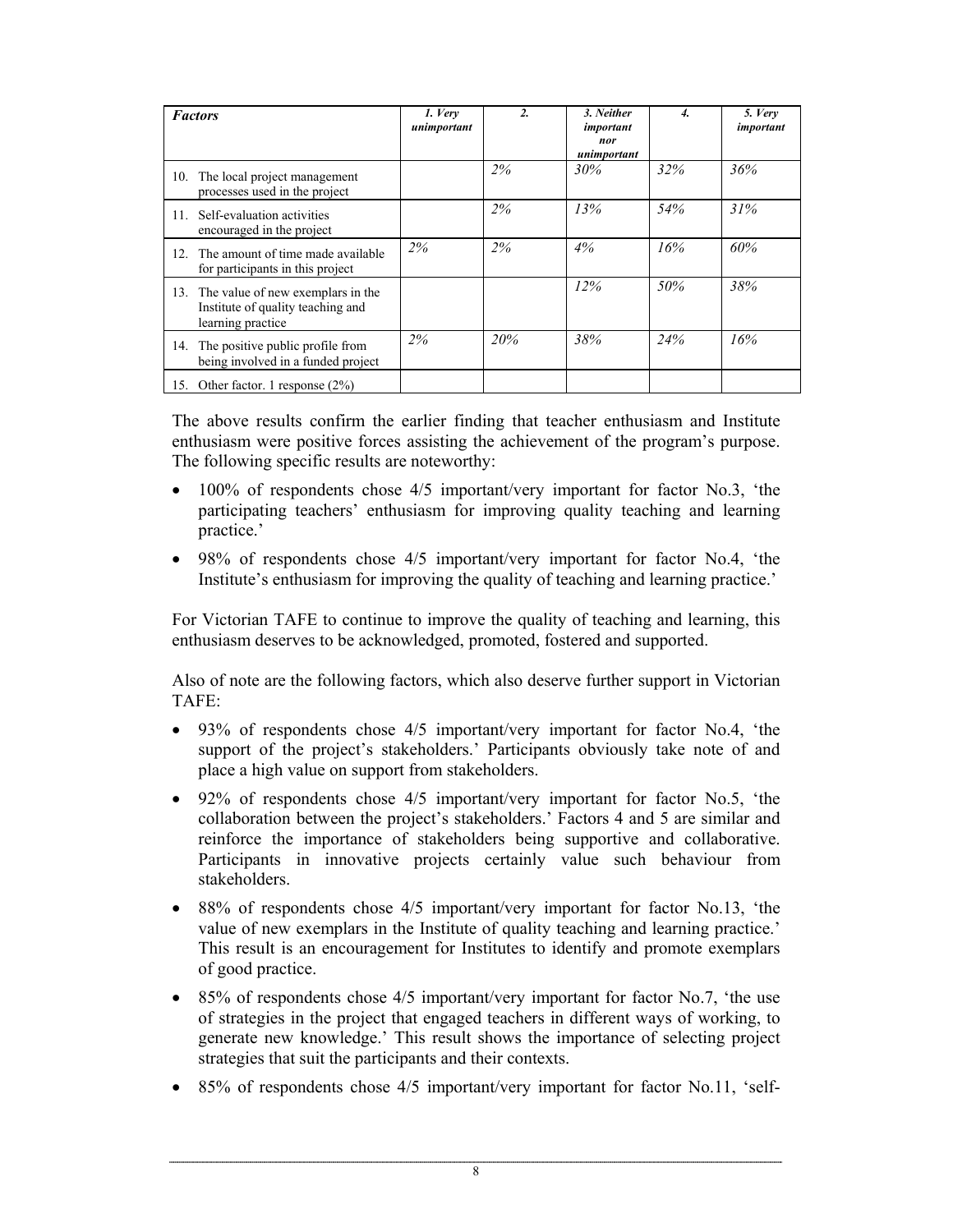evaluation activities encouraged in the project.' This result is a reminder of the value of participants evaluating themselves during a project; that is, taking a degree of responsibility for their own development.

The key findings from the discussion above are as follow:

- Two factors influenced the achievement of objectives more than other factors. The two prominent factors were teachers' enthusiasm and Institutes' enthusiasm for improving quality teaching and learning practice.
- The top five factors all relate to teachers' enthusiasm and the Institute's enthusiasm, strategies and collaboration. The distinct lack of 'votes' in the survey for other than the top five factors indicates that the top five factors had overwhelming impact on the achievement of the program's objectives.
- For Victorian TAFE to continue to improve the quality of teaching and learning, this enthusiasm deserves to be acknowledged, promoted, fostered and supported.

## **Conclusions**

The combined results from the data in this paper pinpoint the key factors that drive improved quality of teaching and learning in Victorian TAFE: teacher enthusiasm and Institute enthusiasm. The overwhelming key to quality improvement is this enthusiasm to improve, so this enthusiasm deserves to be valued highly and continually nurtured. This finding can not only assist the Centre in future programs, but can assist individual Institutes in improving the quality of service provision.

This finding reinforces and extends the four new positive trends affecting teaching and learning in VET, identified earlier in the literature review. Those trends are as follows: a new emphasis on creativity not just compliance; an increased focus on the teacher working within a team of practitioners; a growing appreciation of the importance of learning in the workplace including informal learning; a heightened recognition of the importance of innovation.

The finding from this research shows that not only were VET practitioners in eight TAFE Institutes willing to change their practice, despite challenges they faced, but they were also able to model an enthusiasm for innovation in pedagogy which is of significance across the sector.

These results complement the findings from a previous national study by the author and his colleagues (Mitchell, Chappell, Bateman and Roy, S. 2006, *Quality is the Key: critical issues in teaching, learning and assessment in vocational education and training*). The two studies underline the commitment of practitioners to improving teaching and learning in Australian VET.

#### **References**

Creswell, J.W. 2003, *Research Design. Qualitative, Quantitative and Mixed Methods Approaches* (Second Edition), Sage Publications, Thousand Oaks. Callan, V. (2004), *Building innovative vocational education and training providers*, NCVER, Adelaide